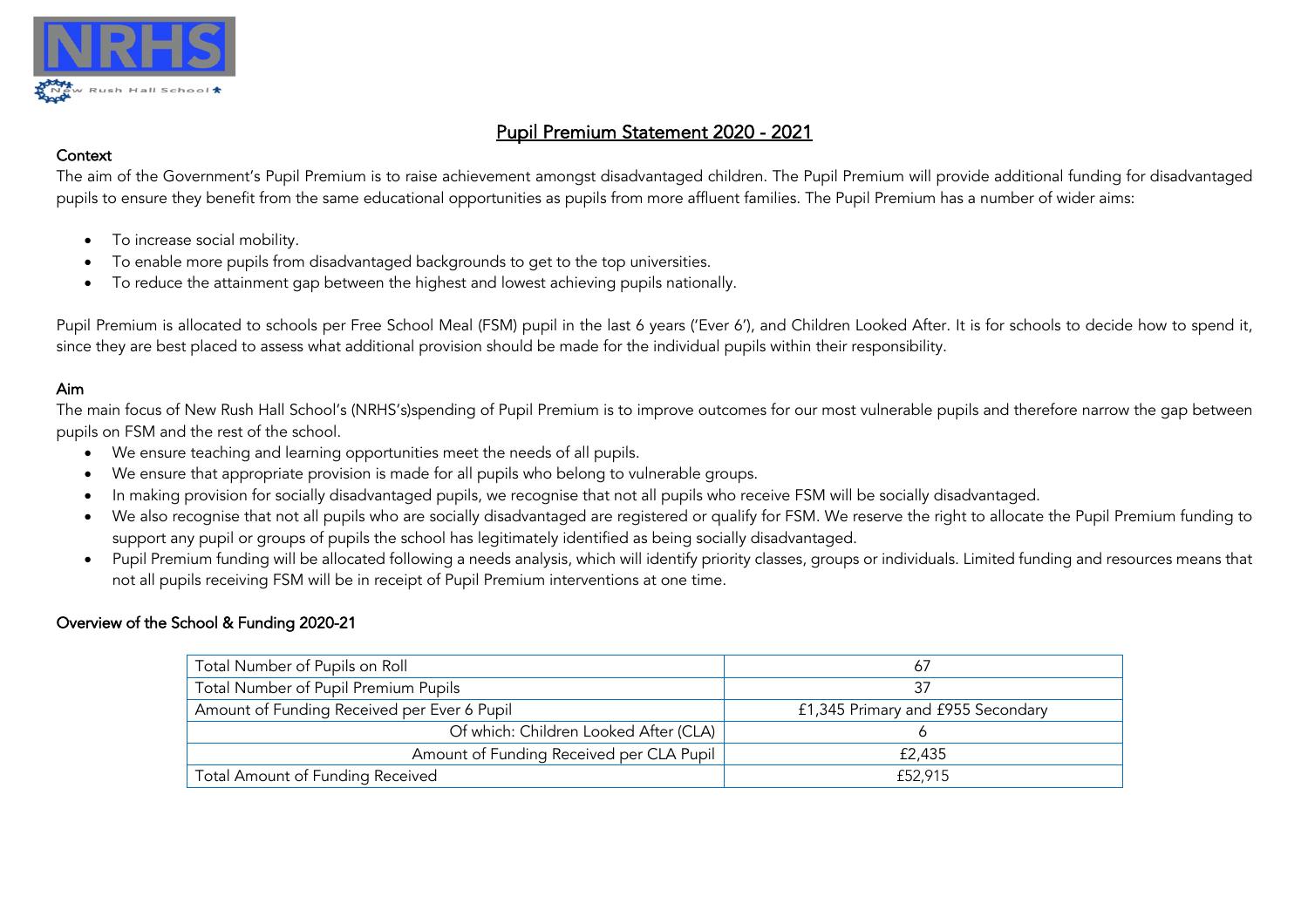### Overview of the School Spend 2020-21

NRHS recognises the importance of using Pupil Premium funding to support pupils through both a range of Curriculum/Academic and Pastoral support. We believe that a balance of academic and pastoral interventions is essential in closing the gap between those pupils who are FSM and the rest of the school.

| Intervention                                           |                                                                                                                                                                            |         |                                                                                                                                                                                                                                                                                                                                                                                                                                                                                                                        |  |  |
|--------------------------------------------------------|----------------------------------------------------------------------------------------------------------------------------------------------------------------------------|---------|------------------------------------------------------------------------------------------------------------------------------------------------------------------------------------------------------------------------------------------------------------------------------------------------------------------------------------------------------------------------------------------------------------------------------------------------------------------------------------------------------------------------|--|--|
| <b>Academic</b>                                        | <b>Focus</b>                                                                                                                                                               | Cost    | Impact                                                                                                                                                                                                                                                                                                                                                                                                                                                                                                                 |  |  |
| Cultural Capital/Enrichment<br>opportunities           | To provide cultural & enriching opportunities<br>to pupils who would not otherwise<br>experience things considered to be 'the<br>norm' for children of other social groups | £16,495 | KS2 pupils have horse riding lessons. Pupils across KS1-4 have<br>access to the school allotment & wildlife garden where they are<br>taught Horticulture and Conservation. KS1-4 visit places of cultural<br>significance e.g. theatre, museum, the seaside. KS3 & 4 have<br>regular opportunities to go swimming.                                                                                                                                                                                                     |  |  |
| Personal development, behaviour and<br>welfare support | Employment of full-time Co-ordinator for<br>CLA/Pupil Achievement & Safeguarding<br>Officer providing 1-1 therapeutic support to<br>all CLA/post-adopted pupils.           | £14,610 | All CLA/post-adopted pupils receive weekly therapeutic support<br>from CLA Co-ordinator. This increases their emotional availability<br>to learn and enables them better access to the curriculum.                                                                                                                                                                                                                                                                                                                     |  |  |
| Additional Learning Support (ALS)                      | Additional 1-1 English and/or Maths<br>specialist intervention for pupils who are<br>operating significantly below Age Related<br>Expectations (ARE) across KS2-4          | £21,810 | Due to Covid, and schools not operating under 'normal'<br>circumstances, over the Summer term we are not yet able to share<br>progress data as end-of-year assessments are yet to be completed.<br>Instead assessments are taking place during the Autumn term 2020,<br>however, data so far shows that even though some pupils that<br>attended school throughout lockdown made progress others have<br>regressed in some areas, particularly reading. More data will be<br>shared once all assessments are complete. |  |  |